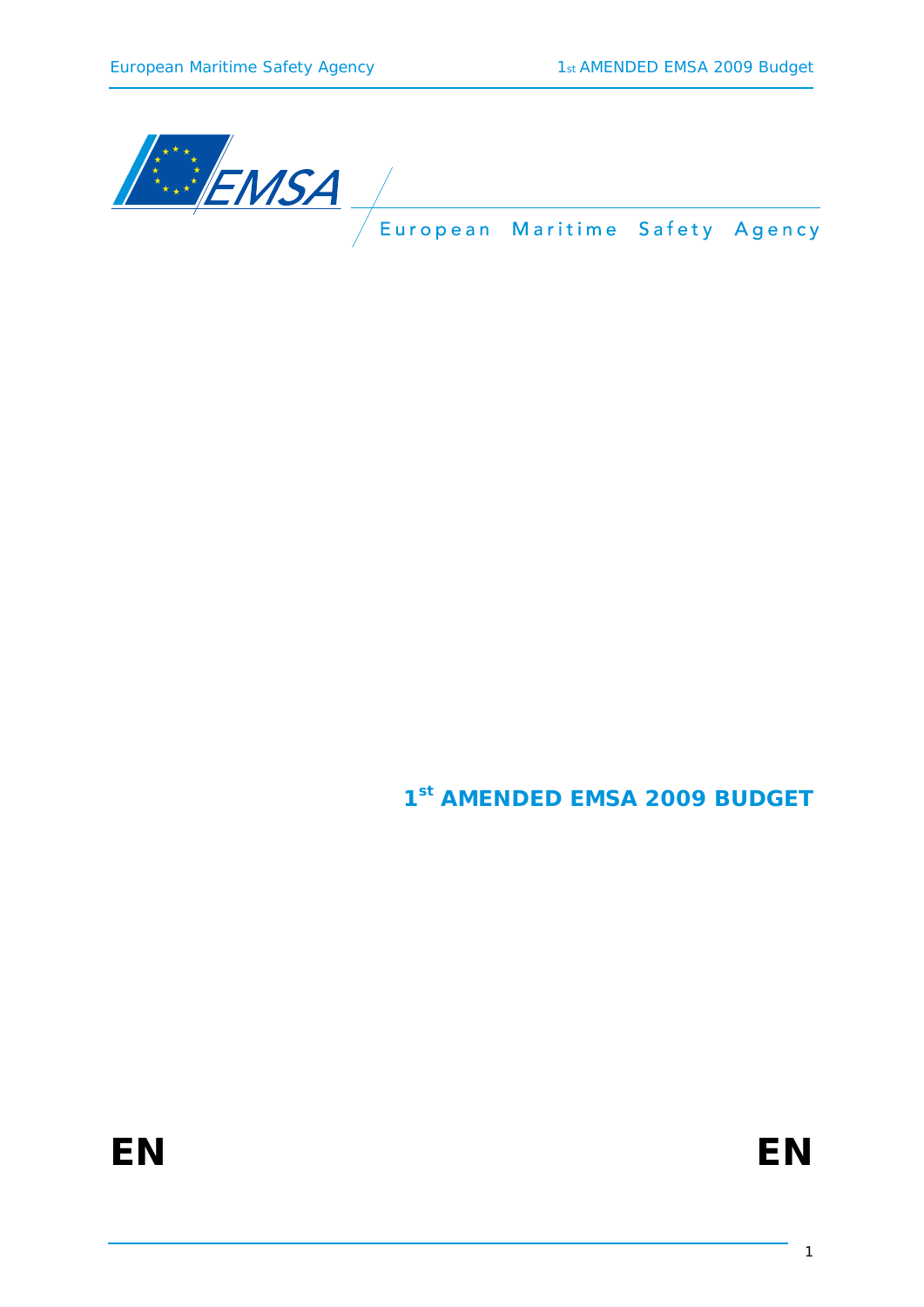Section XXIV — Statement of revenue and expenditure of the European Maritime Safety Agency for the financial year 2009 — Amending Budget No 1

Part I — Statement of revenue and expenditure of the European Maritime Safety Agency for the financial year 2009 — Amending Budget No 1

Revenue — REVENUE

#### Title 2 — SUBSIDY FROM THE COMMISSION

#### Chapter 2 0 — SUBSIDY FROM THE COMMISSION

*Figures* 

|               | Appropriations 2009 |             | Amending budget No. |               | New amount |  |
|---------------|---------------------|-------------|---------------------|---------------|------------|--|
| .commitments  | Payments            | Commitments | Payments            | . Commitments | Pavments   |  |
| 000<br>48 485 | 53 450 000          | 150 000     | 150 000             | 48 335 000    | 53 300 000 |  |

### Chapter 2 1 — OPERATIONAL INCOME

| Appropriations 2009 |          |              | Amending budget No. |             | New amount |
|---------------------|----------|--------------|---------------------|-------------|------------|
| .)ommitments        | Payments | .Commitments | Pavments            | Commitments | Payments   |
| 400 000             | 400 000  | $-400000$    | 000<br>$-400$       | p.m         | p.m.       |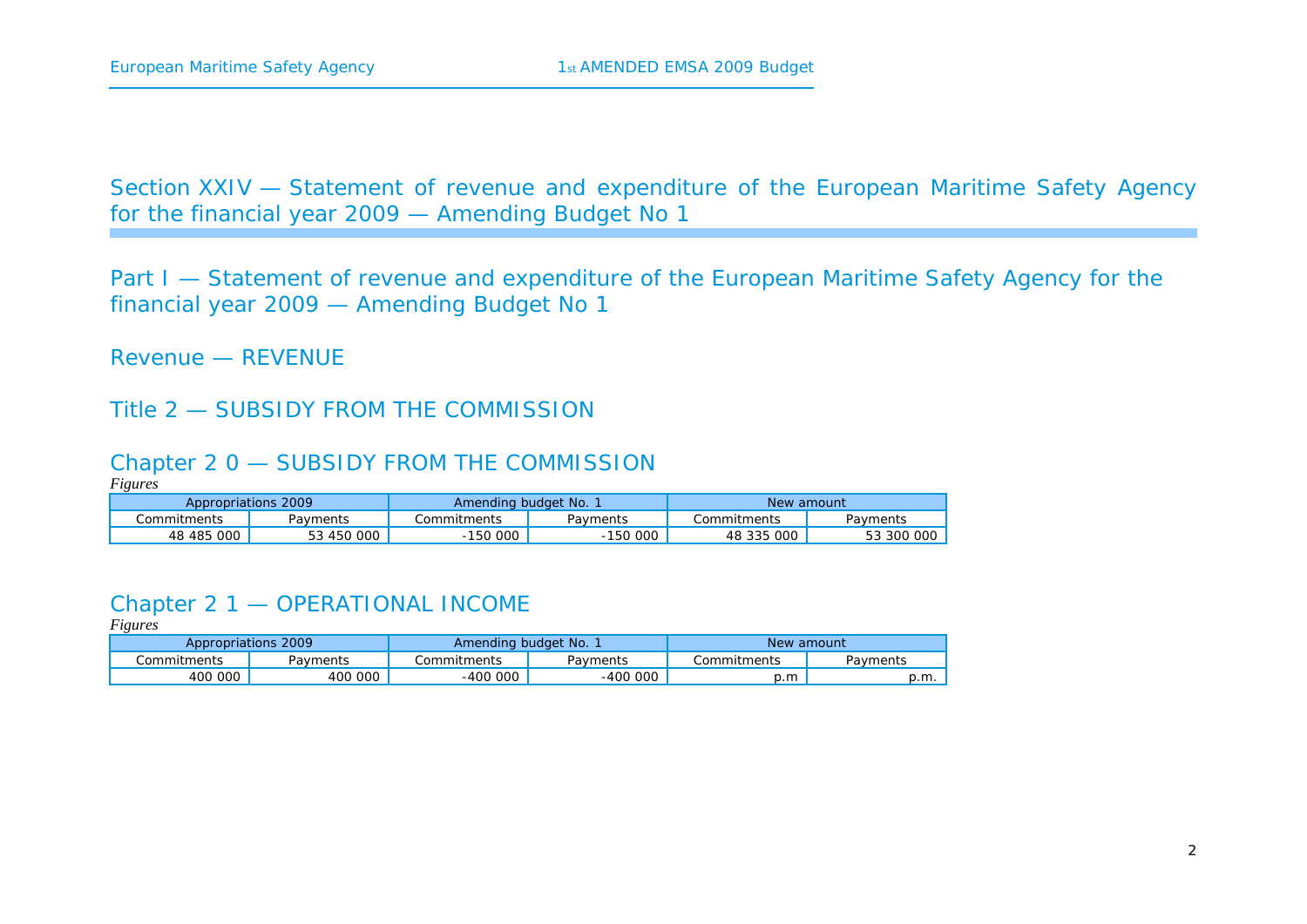## Expenditure — EXPENDITURE

Title 1 — STAFF

#### Chapter 1 1 — STAFF IN ACTIVE EMPLOYMENT

*Figures* 

| Appropriations 2009 |                                  | Amending budget No. |          | New amount  |            |
|---------------------|----------------------------------|---------------------|----------|-------------|------------|
| Commitments         | Pavments                         | Commitments         | Pavments | Commitments | Payments   |
| 000<br>7 0 1 7      | $^{\circ}$ 000 $^{\circ}$<br>017 |                     |          | 17 017 000  | 17 017 000 |

#### Chapter 1 2 — MISCELLANEOUS EXPENDITURE ON STAFF RECRUITMENT AND TRANSFER *Figures*

| $\sim$ $\sim$ $\sim$ $\sim$<br>Appropriations 2009 |            | Amending budget No. |          | New amount   |          |
|----------------------------------------------------|------------|---------------------|----------|--------------|----------|
| .<br>Commitments                                   | Payments   | Commitments         | Payments | Commitments: | Payments |
| 987 000                                            | 000<br>987 |                     |          | 987<br>000   | 987 000  |

#### Chapter 1 3 — MISSIONS AND DUTY TRAVEL

*Figures* 

| Appropriations 2009 |          | Amending budget No. |          | New amount  |          |
|---------------------|----------|---------------------|----------|-------------|----------|
| .:ommitments        | Payments | Commitments         | Pavments | Commitments | Pavments |
| 200 000             | 200 000  |                     |          | 200 000     | 200 000  |

## Chapter 1 4 — SOCIOMEDICAL STRUCTURE

| Appropriations 2009 |                | Amending budget No. |          | New amount  |          |
|---------------------|----------------|---------------------|----------|-------------|----------|
| Commitments         | Payments       | Commitments         | Payments | Commitments | Pavments |
| 22 500              | 522 500<br>52Z |                     |          | 500<br>622. | 500      |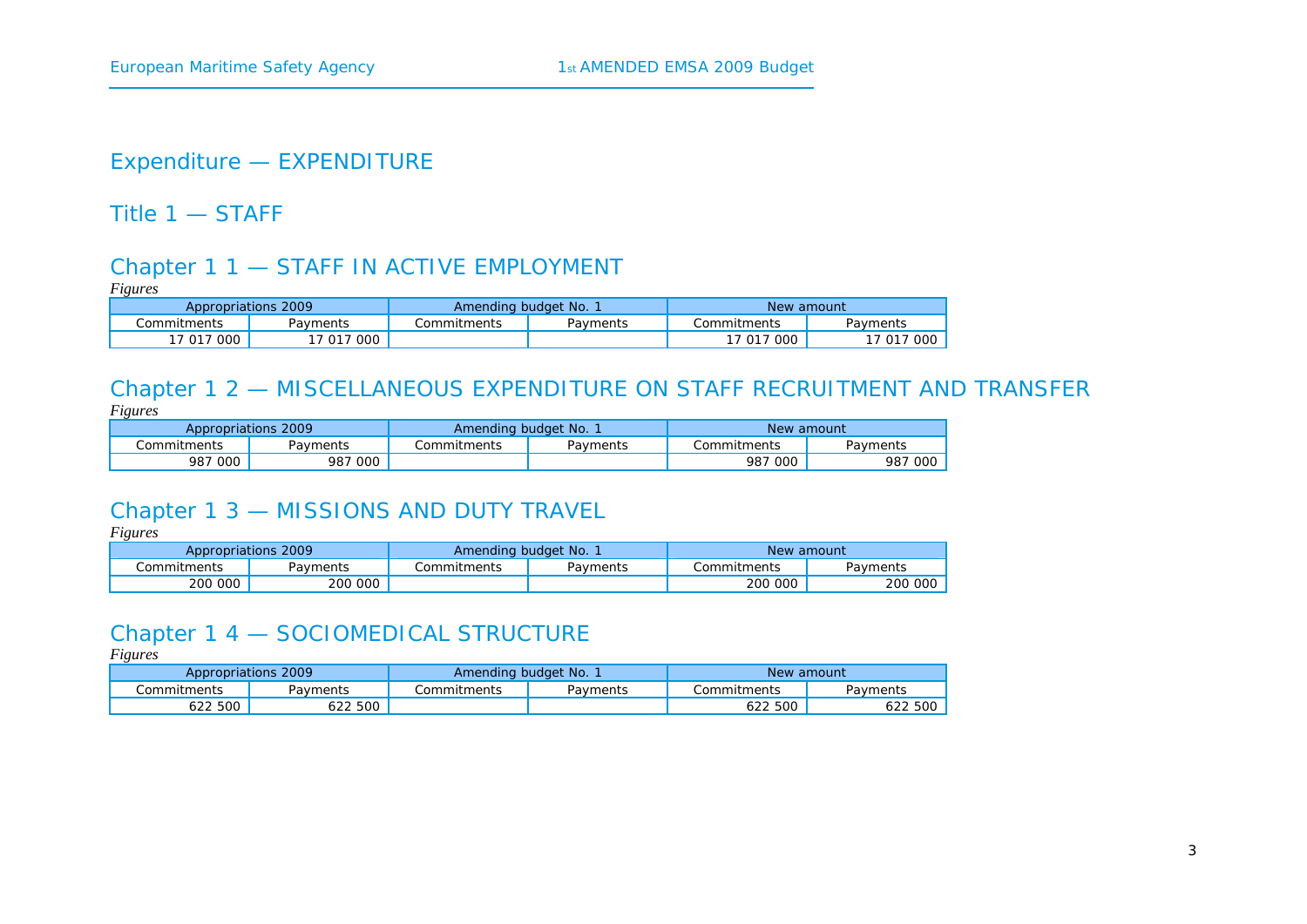#### Chapter 1 6 — SOCIAL MEASURES

*Figures* 

| Appropriations 2009 |            | Amending budget No. |          | New amount  |              |
|---------------------|------------|---------------------|----------|-------------|--------------|
| こommitments         | Payments   | Commitments         | Payments | Commitments | Payments     |
| 400 000             | 000<br>400 |                     |          | 400 000     | . 000<br>400 |

#### Chapter 1 7 — ENTERTAINMENT AND REPRESENTATION

*Figures* 

|             | Appropriations 2009 |             | Amending budget No. 1 | New amount  |          |  |
|-------------|---------------------|-------------|-----------------------|-------------|----------|--|
| Commitments | Pavments            | Commitments | Pavments              | Commitments | Payments |  |
| 40 000      | 40 000              |             |                       | 40 000      | 40 000   |  |

## Title 2 — BUILDINGS, EQUIPMENT AND MISCELLANEOUS OPERATING EXPENDITURE Chapter 2 0 — RENTAL OF BUILDINGS AND ASSOCIATED COSTS

*Figures* 

| Appropriations 2009 |          | Amending budget No. |          | New amount  |          |
|---------------------|----------|---------------------|----------|-------------|----------|
| Commitments         | Payments | Commitments         | Pavments | Commitments | Payments |
| 790 000             | 790 000  |                     |          | 790 000     | 790 000  |

# Chapter 2 1 — INFORMATION TECHNOLOGY PURCHASES

*Figures* 

|             | Appropriations 2009<br>Amending budget No. 1 |             |          | New amount  |          |
|-------------|----------------------------------------------|-------------|----------|-------------|----------|
| Commitments | Payments                                     | Commitments | Payments | Commitments | Payments |
| 1 872 500   | 872 500                                      |             |          | 872 500     | 872 500  |

# Chapter 2 2 — MOVABLE PROPERTY AND ASSOCIATED COSTS

|              | Appropriations 2009<br>Amending budget No. 1 |               | New amount |             |          |
|--------------|----------------------------------------------|---------------|------------|-------------|----------|
| .)ommitments | Payments                                     | . Commitments | Pavments   | Commitments | Payments |
| 10 000       | 110 000                                      |               |            | 110 000     | 110 000  |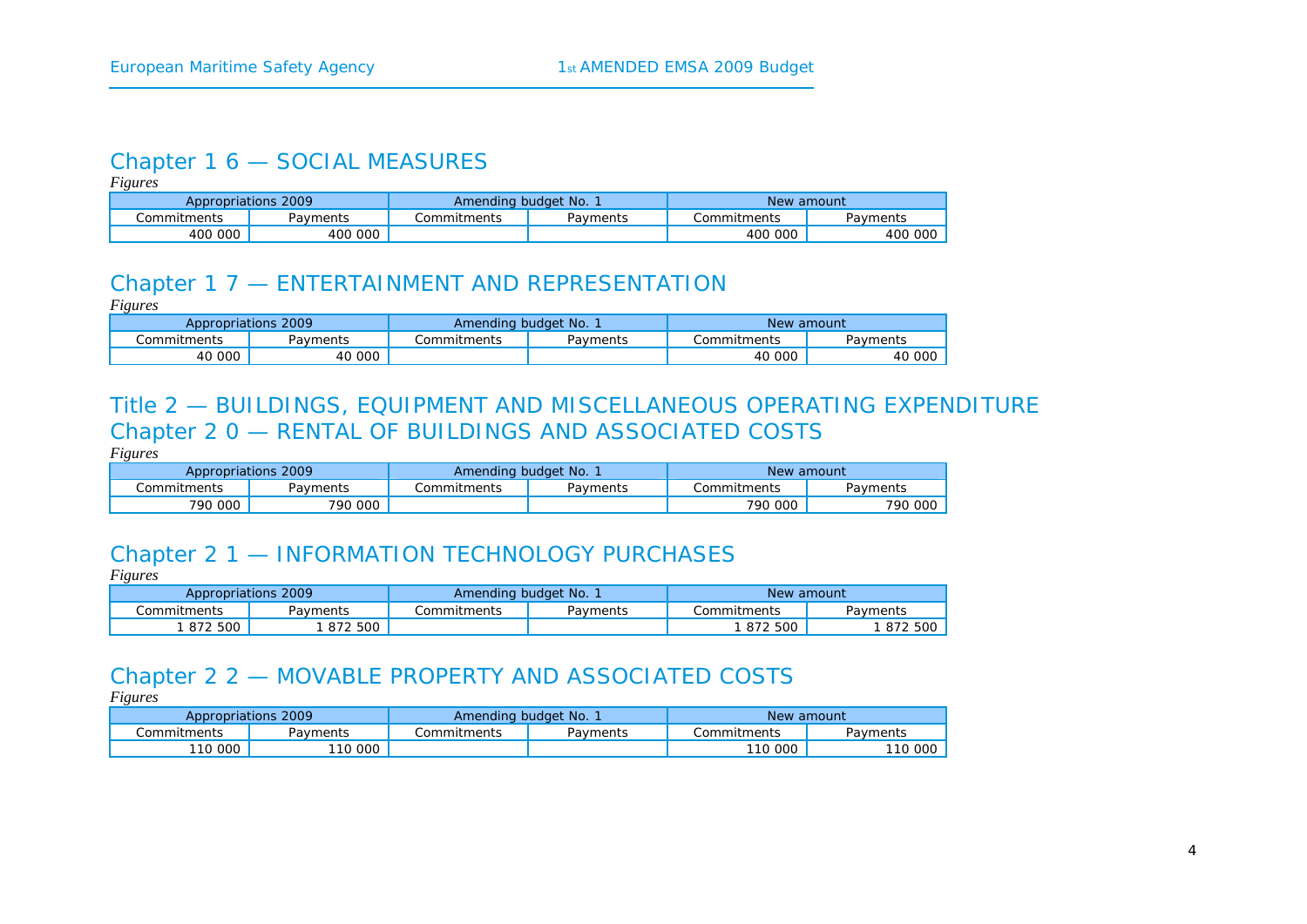#### Chapter 2 3 — CURRENT ADMINISTRATIVE EXPENDITURE

*Figures* 

| Appropriations 2009<br>Amending budget No. |          |              | New amount |               |            |
|--------------------------------------------|----------|--------------|------------|---------------|------------|
| Commitments                                | Payments | ommitments ت | Payments   | . Commitments | Pavments   |
| 000                                        | 000      |              |            | 171 000       | 000<br>171 |

## Chapter 2 4 — POSTAGE AND TELECOMMUNICATIONS

*Figures* 

| Appropriations 2009 |          | Amending budget No. 1 |          | New amount  |          |
|---------------------|----------|-----------------------|----------|-------------|----------|
| Commitments         | Payments | Commitments           | Payments | Commitments | Payments |
| 190 000             | 190 000  |                       |          | 190 000     | 190 000  |

## Chapter 2 5 — EXPENDITURE ON FORMAL AND OTHER MEETINGS

*Figures* 

| Appropriations 2009 |          | Amending budget No. |          | New amount  |          |
|---------------------|----------|---------------------|----------|-------------|----------|
| ommitments .        | Payments | <b>Commitments</b>  | Payments | Commitments | Payments |
| 150 000             | 150 000  |                     |          | 150 000     | 150 000  |

# Title 3 — OPERATIONAL EXPENDITURE

# Chapter 3 1 — DEVELOPMENT OF DATABASES

*Figures* 

| Appropriations 2009 |          | Amending budget No. |          | New amount  |           |
|---------------------|----------|---------------------|----------|-------------|-----------|
| Commitments         | Pavments | ommitments .        | Payments | Commitments | Payments  |
| 2 935 607           | 743 100  | -400 000            | -400 000 | 2 535 607   | 2 343 100 |

#### Chapter 3 2 — INFORMATION AND PUBLISHING

| Appropriations 2009 |          | Amending budget No. |          | New amount   |          |
|---------------------|----------|---------------------|----------|--------------|----------|
| Commitments         | Payments | Commitments         | Pavments | .Commitments | Payments |
| 70 000              | 170 000  |                     |          | 170 000      | 170 000  |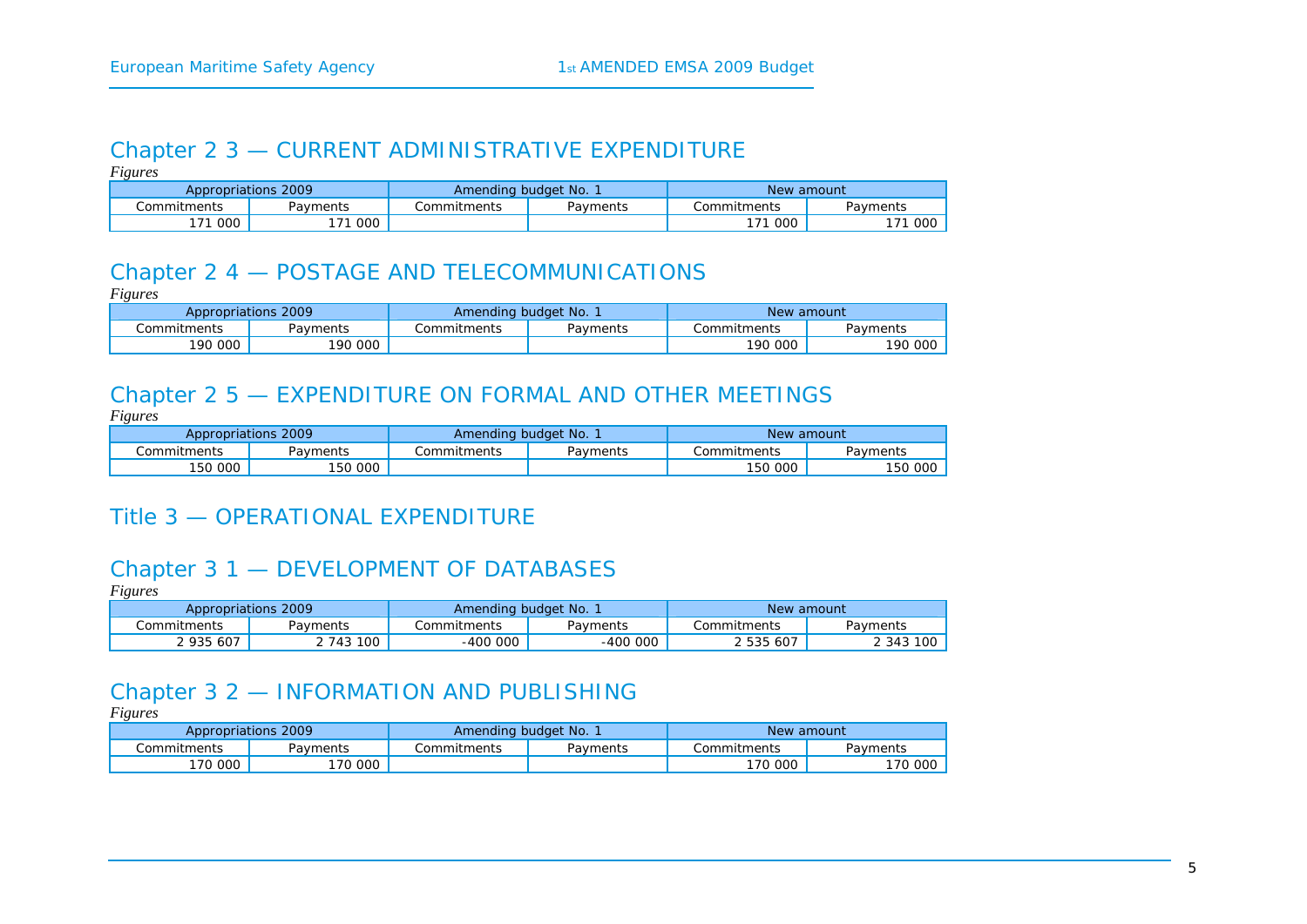#### Chapter 3 3 — MEETINGS IN CONNECTION WITH OPERATIONAL ACTIVITIES *Figures*

| Appropriations 2009 |          | Amending budget No. |           | New amount  |          |
|---------------------|----------|---------------------|-----------|-------------|----------|
| Commitments         | Payments | Commitments         | Payments  | Commitments | Payments |
| 025 000             | 150 000  | 150 000             | $-150000$ | 875 000     | 000 000  |

### Chapter 3 4 — TRANSLATION COSTS

*Figures* 

| Appropriations 2009 |          | Amending budget No. 1 |          | New amount   |          |
|---------------------|----------|-----------------------|----------|--------------|----------|
| Commitments         | Payments | <b>Commitments</b>    | Payments | .Commitments | Pavments |
| 300 000             | 300 000  |                       |          | 300 000      | 300 000  |

### Chapter 3 5 — STUDIES

*Figures* 

| Appropriations 2009 |          | Amending budget No. |          | New amount   |          |
|---------------------|----------|---------------------|----------|--------------|----------|
| Commitments:        | Pavments | Commitments         | Payments | Commitments: | Payments |
| 400 000             | 500 000  |                     |          | 400 000      | 500 000  |

### Chapter 3 6 — MISSION EXPENSES LINKED TO MARITIME AFFAIRS

*Figures* 

| Appropriations 2009 |          | Amending budget No. |          | New amount   |          |
|---------------------|----------|---------------------|----------|--------------|----------|
| Commitments         | Pavments | Commitments         | Payments | Commitments. | Payments |
| 770 000             | 770 000  |                     |          | 770 000      | 770 000  |

## Chapter 3 7 — TRAINING LINKED TO MARITIME AFFAIRS

| Appropriations 2009 |          | Amending budget No. |          | New amount  |          |
|---------------------|----------|---------------------|----------|-------------|----------|
| .:ommitments        | Payments | Commitments         | Pavments | Commitments | Pavments |
| 000<br>660          | 660 000  |                     |          | 660 000     | 660 000  |